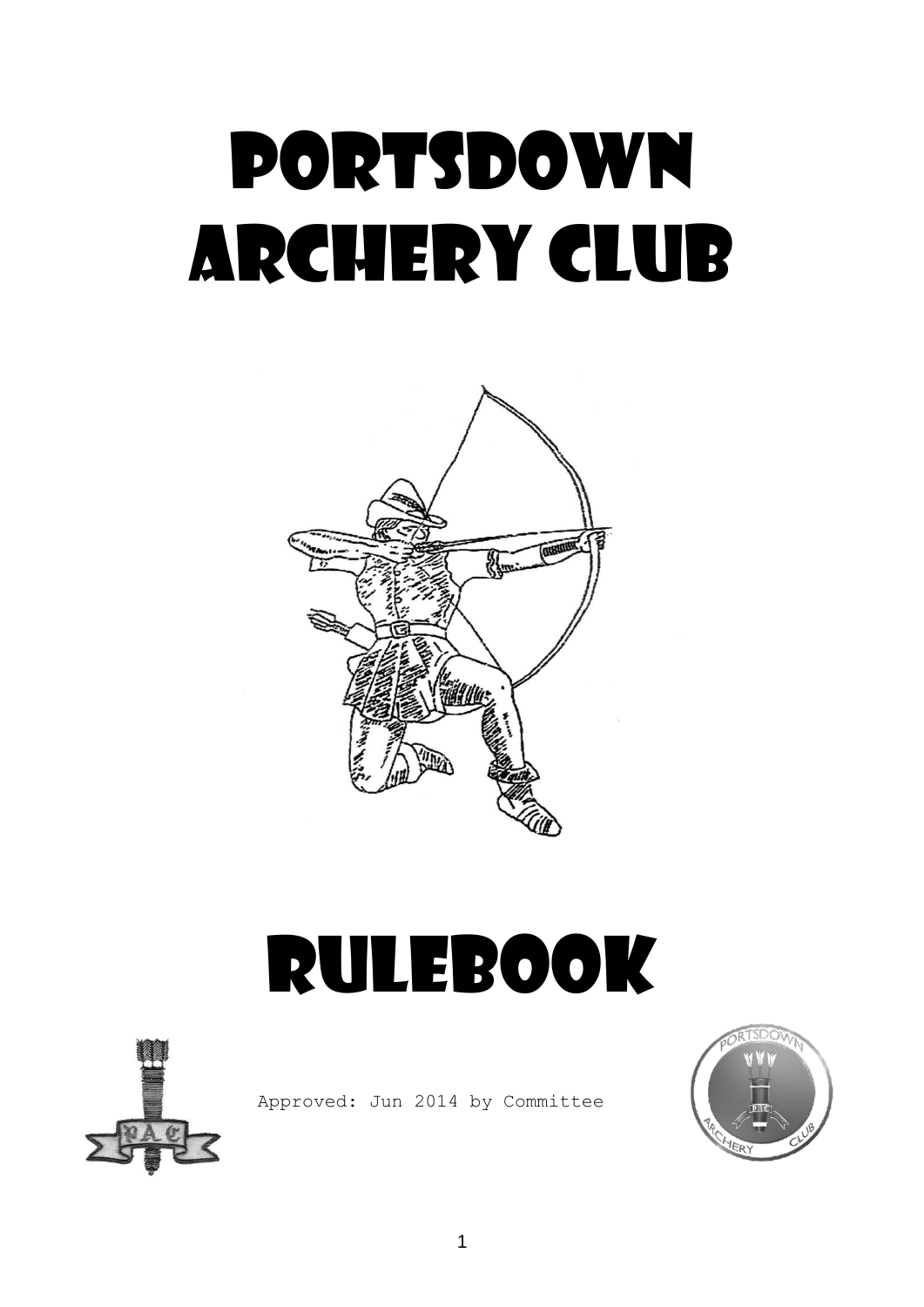# PORTSDOWN ARCHERY CLUB RULE BOOK – CONTENTS

| 3<br>Control of Shooting<br>3<br><b>General Rules</b><br><b>Shooting Etiquette</b><br>4<br><b>Dress Regulations</b><br>5<br><b>Inclement Weather</b><br>5<br>Home Ground Records<br>6<br>Club Records<br>6<br>Club Trophies and Medals - Rules and Guidance<br>7<br><b>Starred Rounds</b><br>8<br>Junior Badge Scheme<br>8<br><b>Bow Disciplines</b><br>9<br>9<br>Outdoor Trophies and Competitions- highest score<br><b>Cumulative Awards and Competitions</b><br>11<br>Trophies and Competitions - handicap adjusted<br>12<br>Club Championships (outdoor) - Rules and Guidance<br>14<br>Club Championships (outdoor) - Awards<br>15<br>Club Championships (indoor) - Rules and Guidance<br>19<br>Club Championships (indoor) - Awards<br>19<br>Clubhouse and Store<br>20 | ITEM  | PAGE |
|-----------------------------------------------------------------------------------------------------------------------------------------------------------------------------------------------------------------------------------------------------------------------------------------------------------------------------------------------------------------------------------------------------------------------------------------------------------------------------------------------------------------------------------------------------------------------------------------------------------------------------------------------------------------------------------------------------------------------------------------------------------------------------|-------|------|
|                                                                                                                                                                                                                                                                                                                                                                                                                                                                                                                                                                                                                                                                                                                                                                             |       |      |
|                                                                                                                                                                                                                                                                                                                                                                                                                                                                                                                                                                                                                                                                                                                                                                             |       |      |
|                                                                                                                                                                                                                                                                                                                                                                                                                                                                                                                                                                                                                                                                                                                                                                             |       |      |
|                                                                                                                                                                                                                                                                                                                                                                                                                                                                                                                                                                                                                                                                                                                                                                             |       |      |
|                                                                                                                                                                                                                                                                                                                                                                                                                                                                                                                                                                                                                                                                                                                                                                             |       |      |
|                                                                                                                                                                                                                                                                                                                                                                                                                                                                                                                                                                                                                                                                                                                                                                             |       |      |
|                                                                                                                                                                                                                                                                                                                                                                                                                                                                                                                                                                                                                                                                                                                                                                             |       |      |
|                                                                                                                                                                                                                                                                                                                                                                                                                                                                                                                                                                                                                                                                                                                                                                             |       |      |
|                                                                                                                                                                                                                                                                                                                                                                                                                                                                                                                                                                                                                                                                                                                                                                             |       |      |
|                                                                                                                                                                                                                                                                                                                                                                                                                                                                                                                                                                                                                                                                                                                                                                             |       |      |
|                                                                                                                                                                                                                                                                                                                                                                                                                                                                                                                                                                                                                                                                                                                                                                             |       |      |
|                                                                                                                                                                                                                                                                                                                                                                                                                                                                                                                                                                                                                                                                                                                                                                             |       |      |
|                                                                                                                                                                                                                                                                                                                                                                                                                                                                                                                                                                                                                                                                                                                                                                             |       |      |
|                                                                                                                                                                                                                                                                                                                                                                                                                                                                                                                                                                                                                                                                                                                                                                             |       |      |
|                                                                                                                                                                                                                                                                                                                                                                                                                                                                                                                                                                                                                                                                                                                                                                             |       |      |
|                                                                                                                                                                                                                                                                                                                                                                                                                                                                                                                                                                                                                                                                                                                                                                             |       |      |
|                                                                                                                                                                                                                                                                                                                                                                                                                                                                                                                                                                                                                                                                                                                                                                             |       |      |
|                                                                                                                                                                                                                                                                                                                                                                                                                                                                                                                                                                                                                                                                                                                                                                             |       |      |
|                                                                                                                                                                                                                                                                                                                                                                                                                                                                                                                                                                                                                                                                                                                                                                             |       |      |
|                                                                                                                                                                                                                                                                                                                                                                                                                                                                                                                                                                                                                                                                                                                                                                             | Notes | 22   |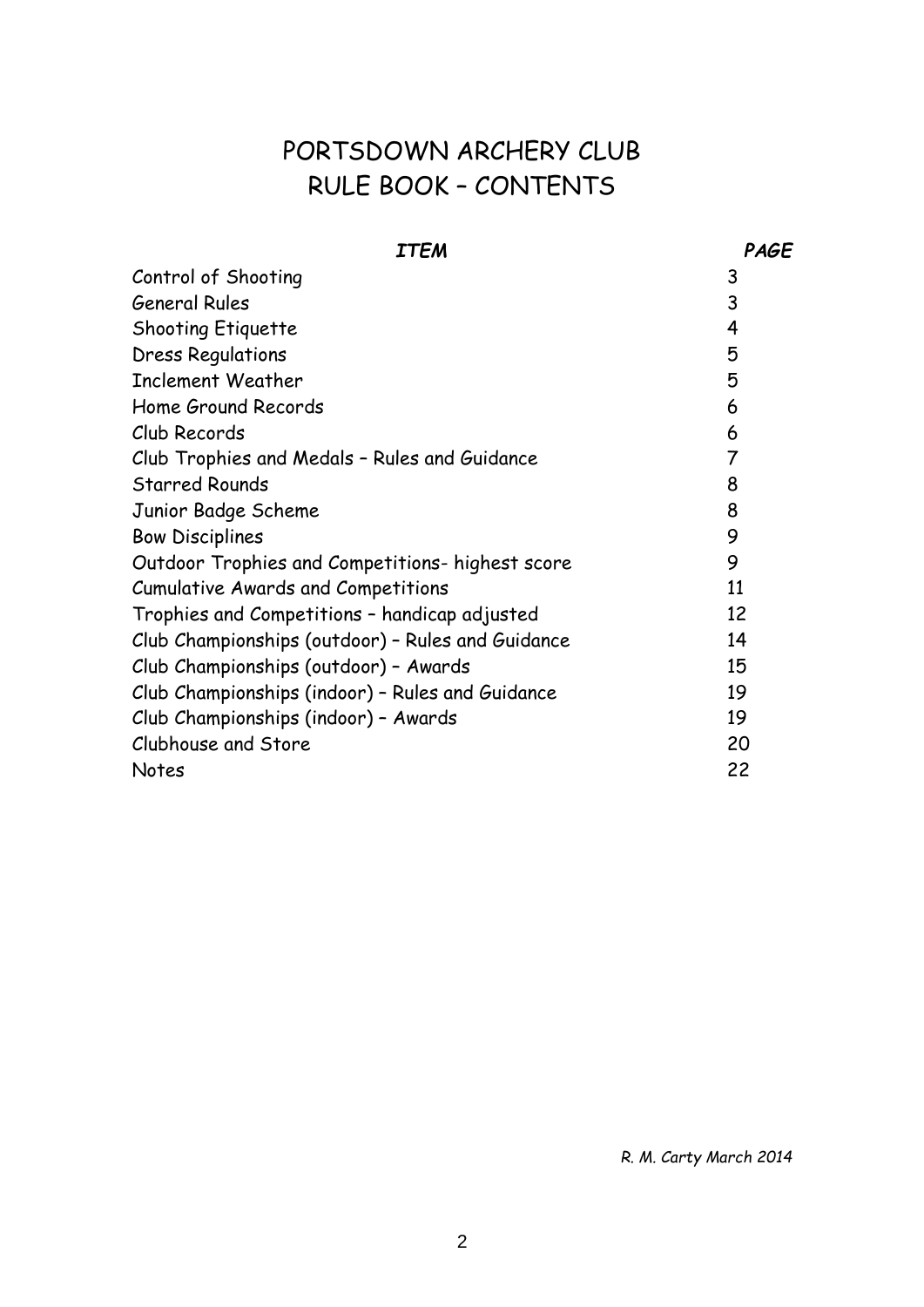# PORTSDOWN ARCHERY CLUB RULES 2014

# **1. CONTROL OF SHOOTING (see also GNAS Rules of Shooting)**

- a) The Field Captain (or, in his/her absence, the Vice FC) shall be responsible for the conduct of shooting. If neither is present, then the members present shall designate an Acting Field Captain for the shoot.
- b) All shooting shall take place from the shooting line. On no account is an arrow to be drawn in front of the shooting line.
- c) No-one shall shoot when others are in front of the shooting line.
- d) One archer MUST remain in front of the target if others on the target are searching for lost arrows.
- e) A bow (or practice aid) shall not be drawn except on the shooting line and in the direction of the target.
- f) Any archer not shooting must retire behind the waiting line *and remain as quiet as possible*.
- g) A JUNIOR member may not shoot unless an adult member of the club is present.
- h) Archers shall observe the Code of Etiquette for archery at all times (see p4 and GNAS rulebook)
- i) On the call of FAST! All archers shall repeat the word and immediately remove arrows from bow. Shooting shall recommence only on the command/whistle of the Field Captain.

#### **2. GENERAL**

a) Every member is expected to assist with the laying out of the field and, before leaving, the putting away of all equipment used. If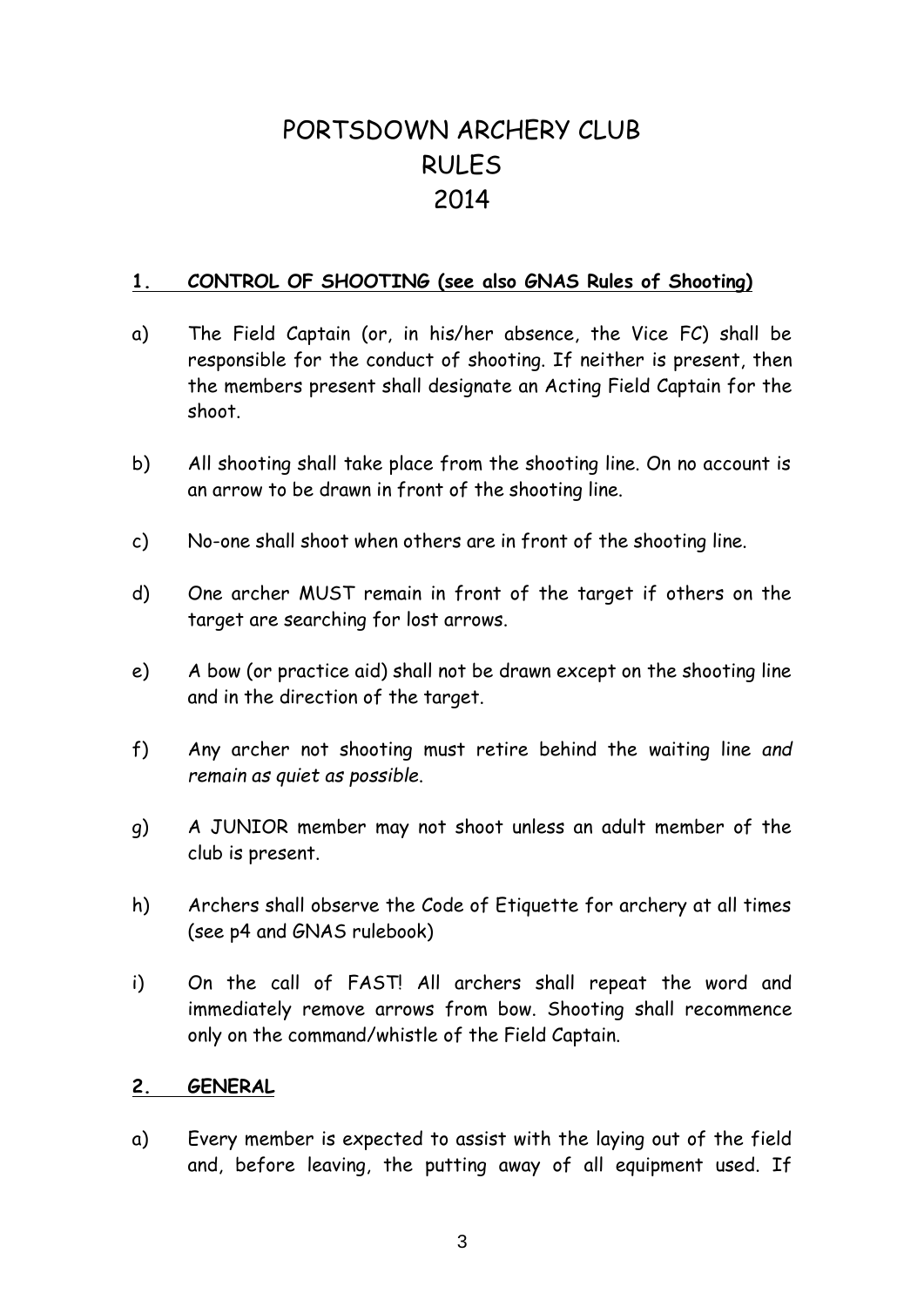arriving late for a shoot, archers shall put up their own target, in a way which does not interfere with the shoot in progress.

- b) Members finishing a shoot before the main target day shoot is complete are responsible for putting away their own target(s). Juniors should seek the help of an adult.
- c) On target days, members shall sign in on the target list *in order of arrival.* The Field Captain has the final say in case of dispute. On Trophy days, the Field Captain may allot members to targets.
- d) Tents, chairs and umbrellas shall be placed **well behind the waiting line**, maintaining adequate room for the free passage of competitors and officials.
- e) The setting up and taking down of archery equipment is *not* permitted in the Clubhouse.
- f) NO personal property is to be left on Club grounds. PAC cannot accept liability for any loss or damage, howsoever caused.
- g) Any loss or damage to Club equipment must be reported to a Committee member as soon as possible. Members shall be held responsible for any loss or damage caused by negligence or nonadherence to Club rules.
- h) Members are not permitted to shoot during times designated for Beginners' Courses, unless invited to do so for coaching or assessment purposes.
- i) Children on the premises shall at all times be kept under the control of a parent or parental representative. Any damage caused by a child shall be made good by the parent(s) concerned.
- j) Crossbows may NOT be shot within the confines of the Club.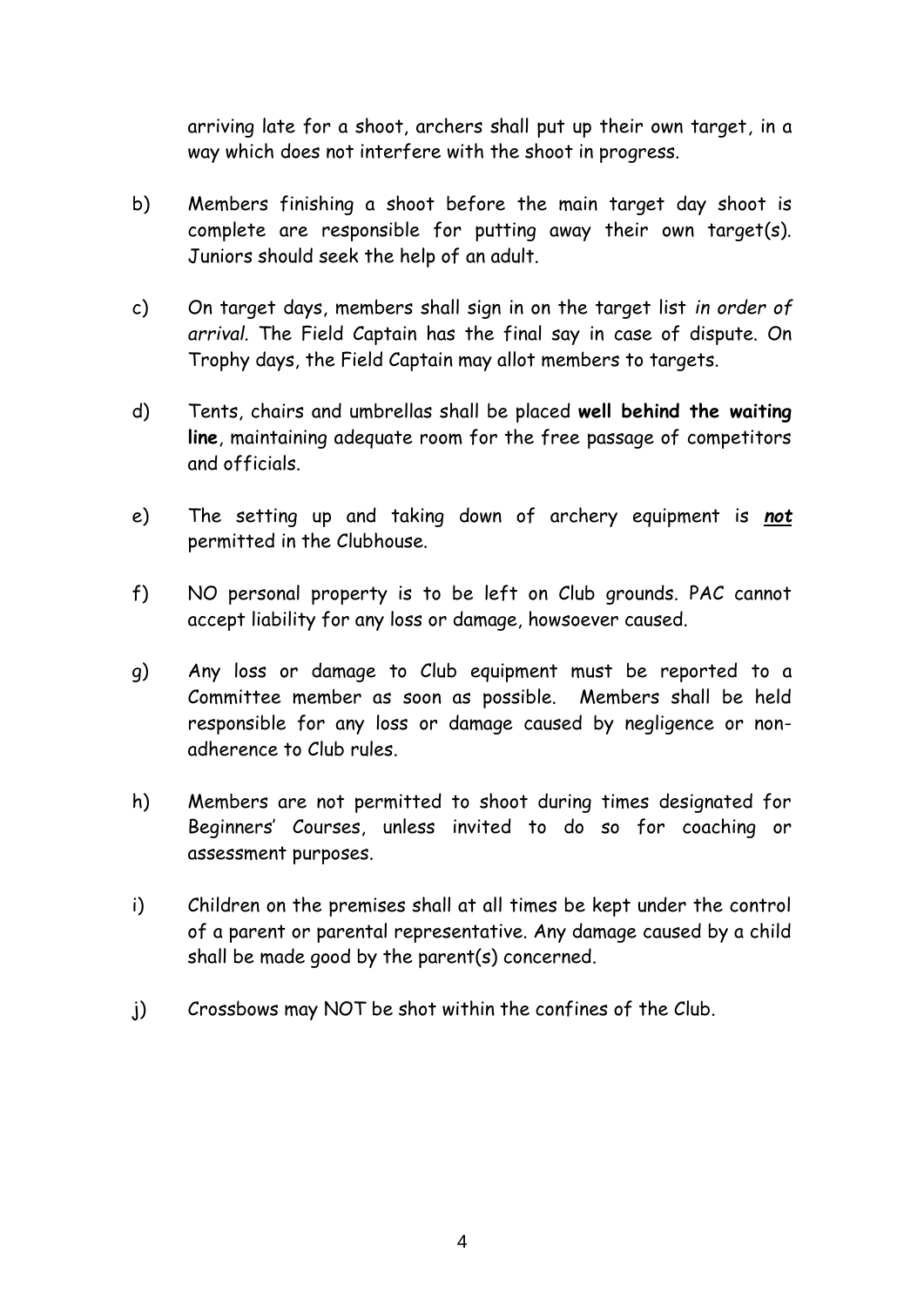#### **3. ETIQUETTE**

#### *A GOOD ARCHER WILL.......*

- a) Help to set up and take down targets, to the best of his/her physical ability.
- b) Call scores in groups of three, highest scoring to lowest, pointing to the arrows as he/she calls. Arrows must not be touched at this stage.
- c) Remain on the line with the last archer shooting.
- d) Thank the Scorer and the Field Captain at the end of the round for work on his/her behalf.
- e) Offer to pay for equipment broken accidentally.

# *A GOOD ARCHER .........*

- a) Keeps noise to a minimum while others are shooting.
- b) Avoids talking to a competitor who obviously prefers to remain silent.
- c) Does not talk or make any exclamations while on or leaving the shooting line.
- d) Stays in front of the target until his/her score has been recorded.
- e) Refrains from comparing scores across targets.
- f) Keeps clear of other people's equipment unless given permission .
- g) Helps to keep the Club and its grounds tidy and well maintained.

#### **4. DRESS REGULATIONS**

a) The accepted dress for lady, gentlemen and junior Portsdown archers follows that set out in the GNAS Rules of Shooting. That is, no denim or khaki/combat clothing at any time.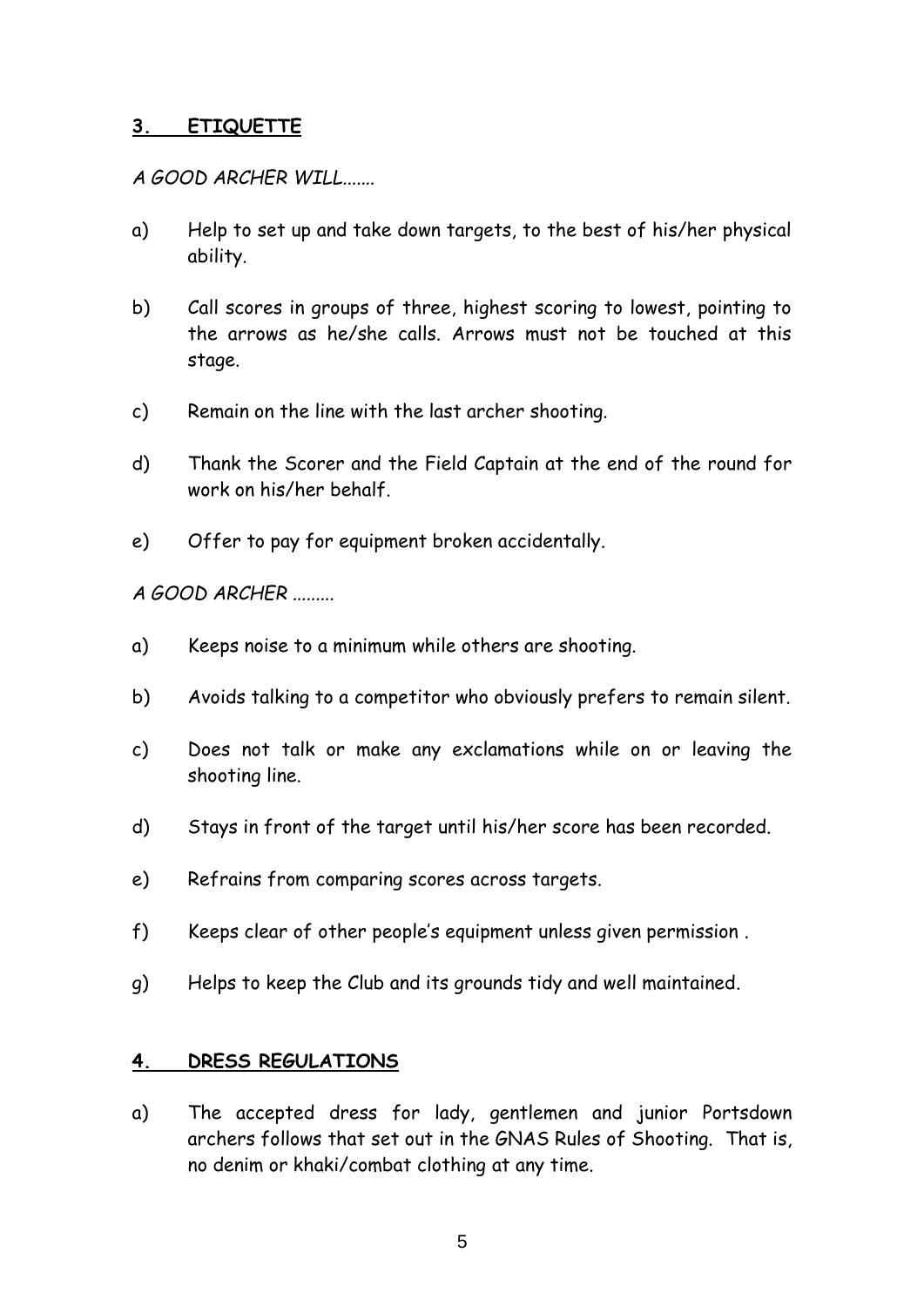- b) At all Club Tournaments and at shoots where trophies are to be awarded, PAC archers are expected to follow the Club dress code, which is plain Forest Green and/or White, either colour of which may include Club logo.
- c) At all Club trophy tournaments, the Judge, Organiser or Field Captain may refuse permission to shoot to any archer who does not conform to the dress code.

#### **5. INCLEMENT WEATHER**

- a) On Club Tournament days, trophy shoots shall be completed even in inclement weather, unless conditions pose a danger under GNAS Rules of Shooting.
- b) The Field Captain has discretion on Club Target days to discontinue or shorten the designated shoot, if the majority of archers agree.
- c) Club dress rules do not apply to clothing worn during inclement weather, provided that the weather has been so declared by the Field Captain or Judge.

# **6. HOME GROUND RECORDS**

- a) A complete record of all current Home Ground Records shall be maintained.
- b) Records may be claimed for any single or double round shot. However, where a double round is shot on the same day, the second round will not be accepted for Record purposes.
- c) PAC Junior round records (all rounds designated Junior or Short Junior, plus Metric 3, 4 and 5) will only be recorded for archers in or below the correct age group.
- d) Any archer (junior or senior) making a record claim must be a current member of the Club.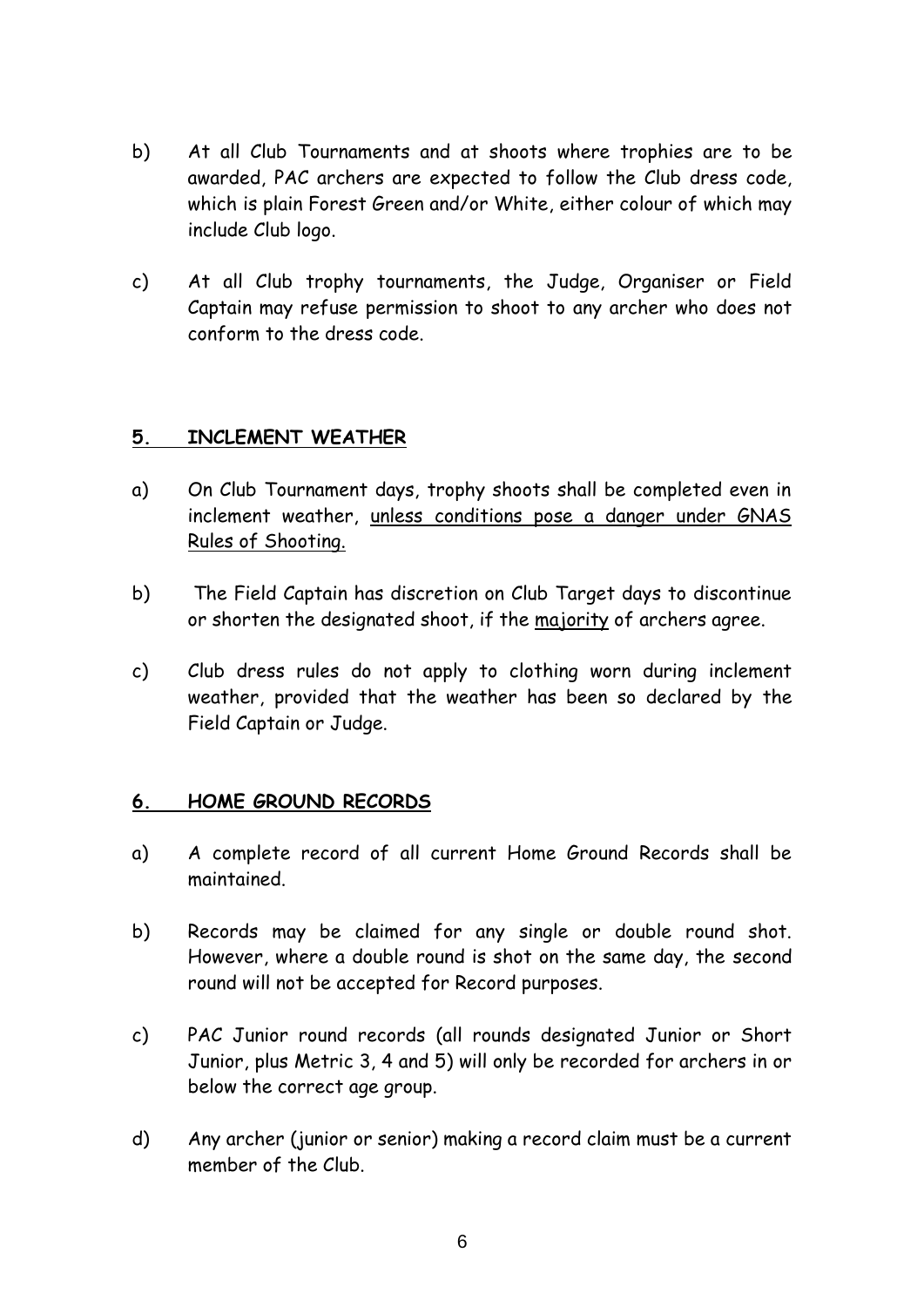e) The record must be shot on the Club's ground (or indoor venue) on a Club Target Day, under GNAS Rules of Shooting.

# *Juniors*

- f) Home ground records may be established, according to age. Age related rounds are shown in the current GNAS Rules of Shooting listing National Records for Juniors.
- g) A junior may hold a record in a round designated for a higher age group.
- h) Juniors must fulfil all conditions for records as stated in GNAS Rules of Shooting and Club Rulebook.

# **7. CLUB RECORDS**

- a) Throughout the summer season and indoors in winter, complete score records for all members shall be maintained and be available on request. **Personal Bests only** shall be recorded for Frostbite rounds.
- b) Separate records shall be kept of indoor and outdoor shooting.
- c) Records shall include a current handicap rating for both indoor and outdoor rounds.
- d) A record of each archer's personal best shall be maintained for every round.

#### **Record Awards**

PAC archers shall be awarded a Club Record quiver fob on achieving a Club Record for any round shot on a Club Target day. Any such archer shall receive this fob only once, regardless of the number of records held. Archers will be awarded a Club Record fob for each bowstyle in which they hold a record.

Members may purchase additional/replacement fobs, as long as they are the current holders of the record(s).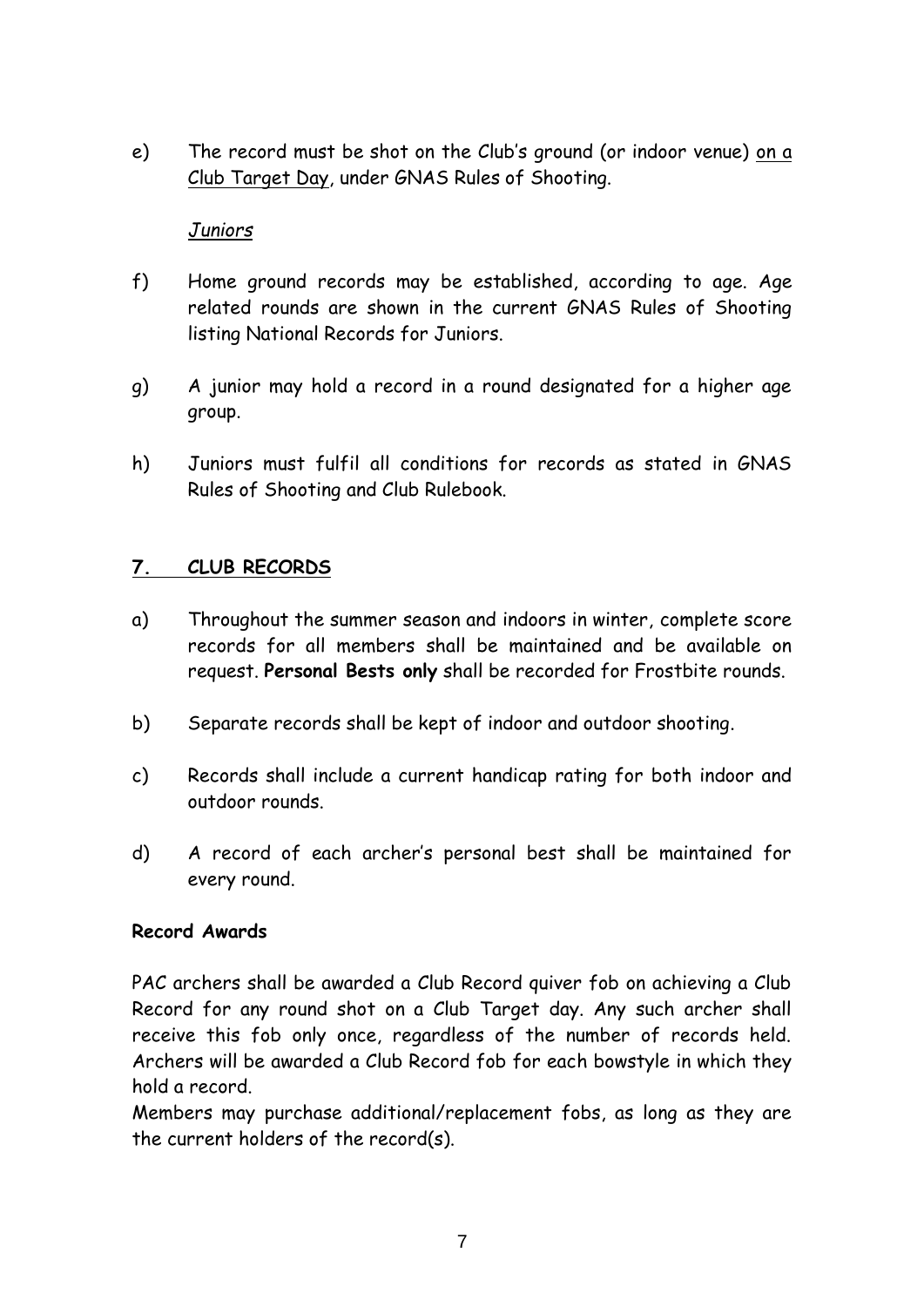# **CLUB CHALLENGE TROPHIES AND MEDALS**

# **1. GENERAL**

# CHALLENGE TROPHIES

All Club Challenge Trophies shall remain in the keeping of the Club; they shall be displayed in the Clubhouse and brought out on Trophy Days. A keepsake trophy shall be awarded to the winning archer.

#### ENGRAVING

The Club is responsible for the correct engraving of each PAC trophy. The cost of the engraving will be accepted by the Club for:

- a) Trophies belonging to the Club
- b) Trophies presented to the Club
- c) Trophies presented as National or International awards.

Replica cups, medals, brooches or bars are excluded from the above.

#### TROPHY RECORDS

Complete trophy records, with photographs and description, shall be maintained for identification and insurance purposes. The history of each trophy shall be kept at the Clubhouse.

#### RULES FOR AWARDING TROPHIES

- a) Club trophies (except Club Championship trophies) should not be awarded unless two or more archers have competed for the same trophy. However, at the discretion of the Committee, the Records Officer may on occasion award a trophy to a single archer in a bow style, gender or age group.
- b) Within the rules for each trophy, a keepsake trophy or medal shall be awarded.
- c) If sufficient qualifying archers shoot the round, silver and bronze medals may be awarded to second and third places.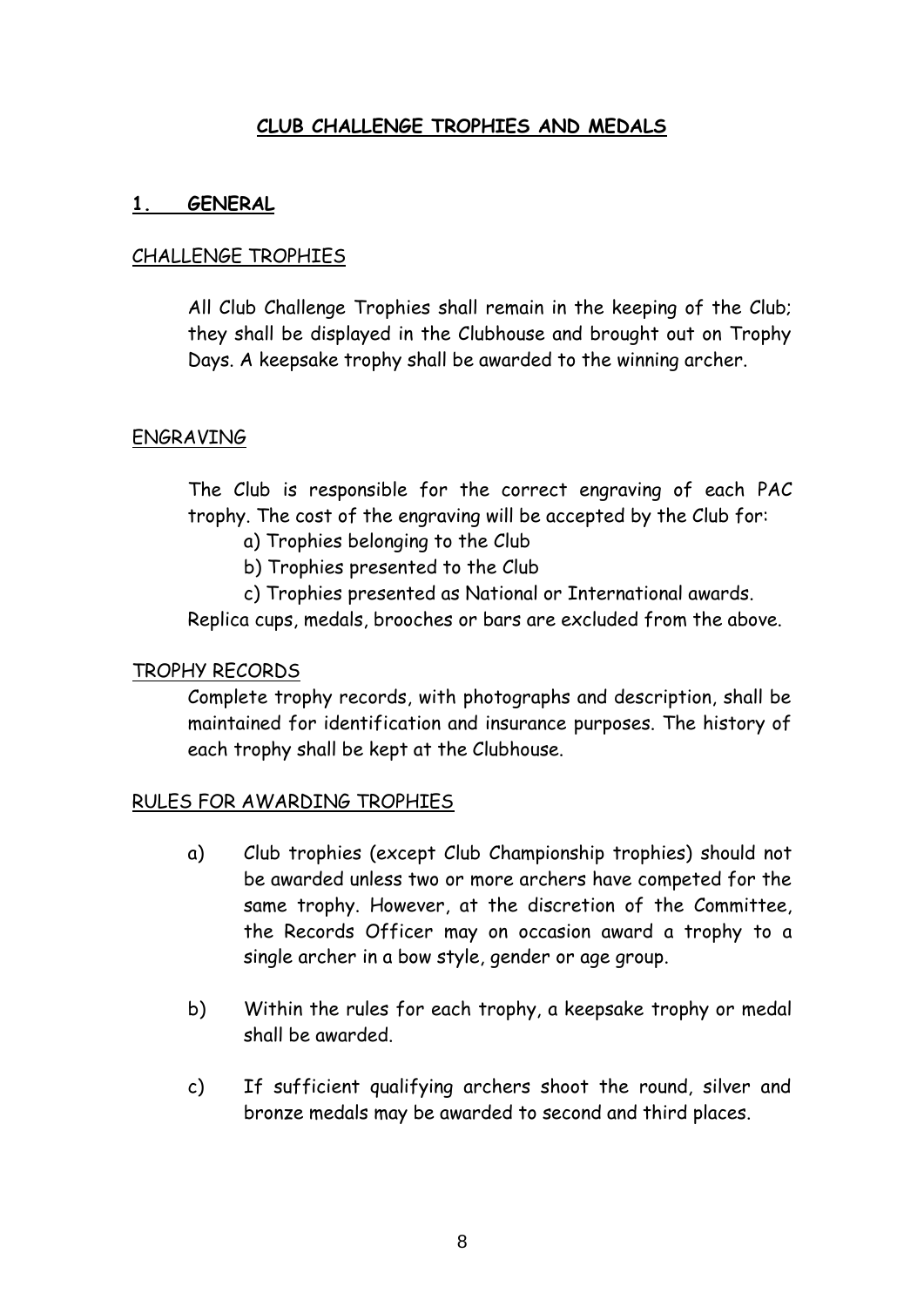# **STARRED ROUNDS**

- a) These are the monthly ALBION/WINDSOR ROUNDS during April-September, the Jenkins and the Russell Beal FITA rounds. NB: the Club Championships is not a starred round.
- b) BEST GOLDS shall be awarded at the longest distance of any starred round. Best gold shall be judged by the Field Captain of the day.
- c) Points shall be awarded to each member shooting, according to the rules set out for the Flinton Horn Trophy (see p 11).

# **JUNIOR BADGE SCHEME**

The Junior Badge Scheme shall follow the scheme set out in the GNAS Rulebook.

- a) A lapel badge and certificate may be awarded to each junior achieving the required score at the required distance.
- b) There shall be four levels of proficiency: white, black, blue, red and gold. Juniors shall be awarded their badge by reaching the agreed standard on three separate qualifying occasions.
- c) Each colour badge may only be awarded once to any junior, regardless of age group.
- d) Age group for Junior Badge Scheme categories change on the relevant birthday, i.e  $12^{th}$ ,  $14^{th}$ ,  $16^{th}$  and  $18^{th}$  birthday.
- e) All junior members should receive a progress card explaining in full the PAC Junior Badge Scheme at each level/ age range.

#### **BOW DISCIPLINES**

a) Archers may shoot target archery using a recurve, recurve barebow, longbow, traditional barebow, flatbow or compound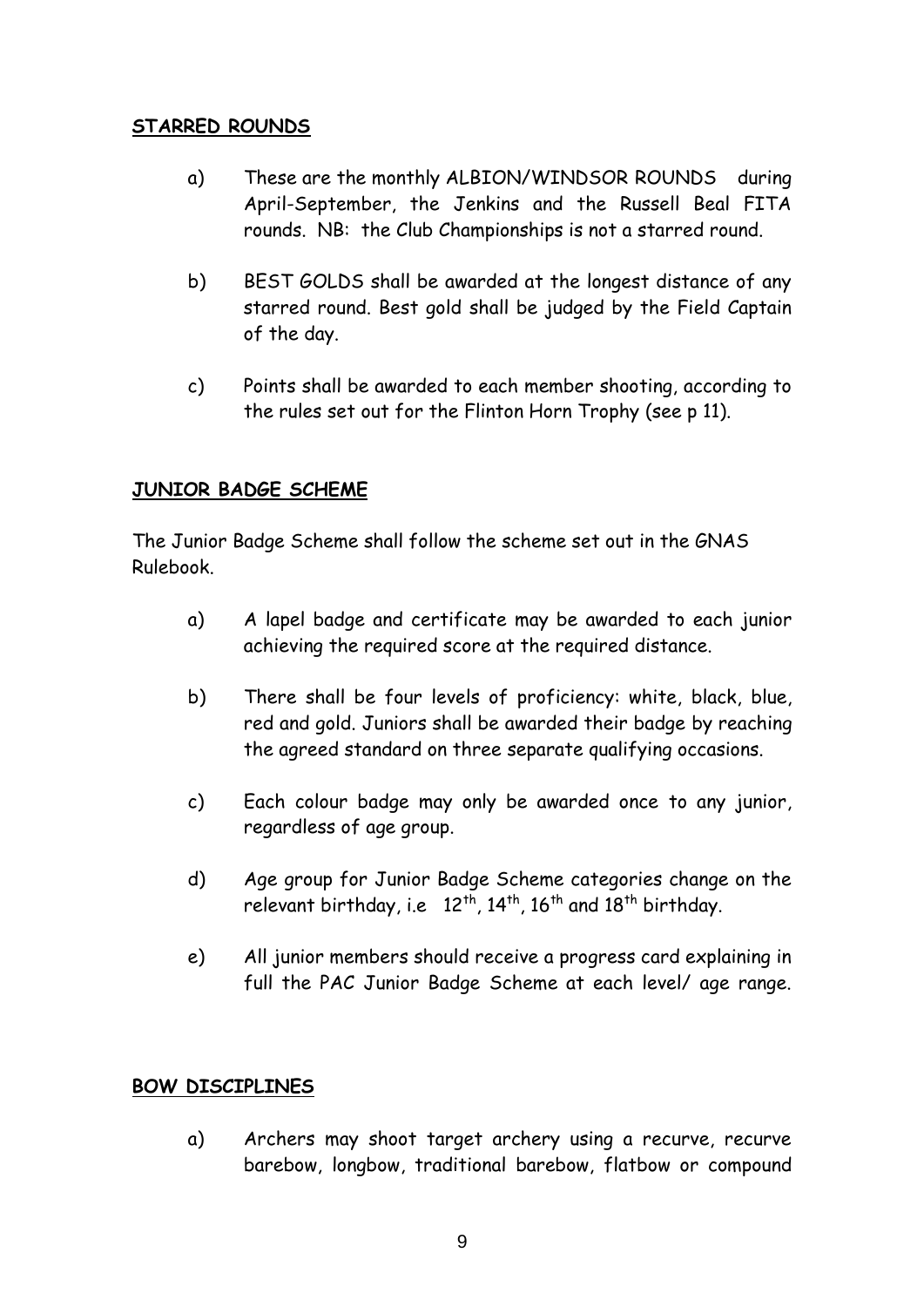bow and are eligible for awards in handicap competitions, subject to the conditions outlined in 'Rules for Awarding Trophies' listed above.

- b) In addition to recurve, the Club may award trophies in compound, longbow, traditional barebow, flatbow and barebow styles, by decision of the Record Officer and Committee, depending on the number of archers shooting each bow style.
- c) There are no facilities for Clout, Field, Flight or Popinjay shooting at the Club home ground and these disciplines may not be shot.

# **ANNUAL AWARDS – OUTDOORS**

#### **1. RUSSELL BEAL TOURNAMENT**

A FITA round shall be shot on the day nominated for this event.

The Russell Beal Memorial Salver will be awarded to the Lady or Gentleman archer achieving the highest score using a Recurve bow.

*A Trophy may be awarded to the adult archer achieving the highest score at the Russell Beal FITA using any other bowstyle.*

# **1.1 PRESIDENT'S CUP**

The President's Cup shall be awarded to the adult member (of the opposite sex to the Russell Beal winner) achieving the highest score at the Russell Beal FITA using a recurve bow.

*A Trophy may be awarded to the adult member of the opposite sex achieving the highest score at the Russell Beal FITA using using any other bowstyle.*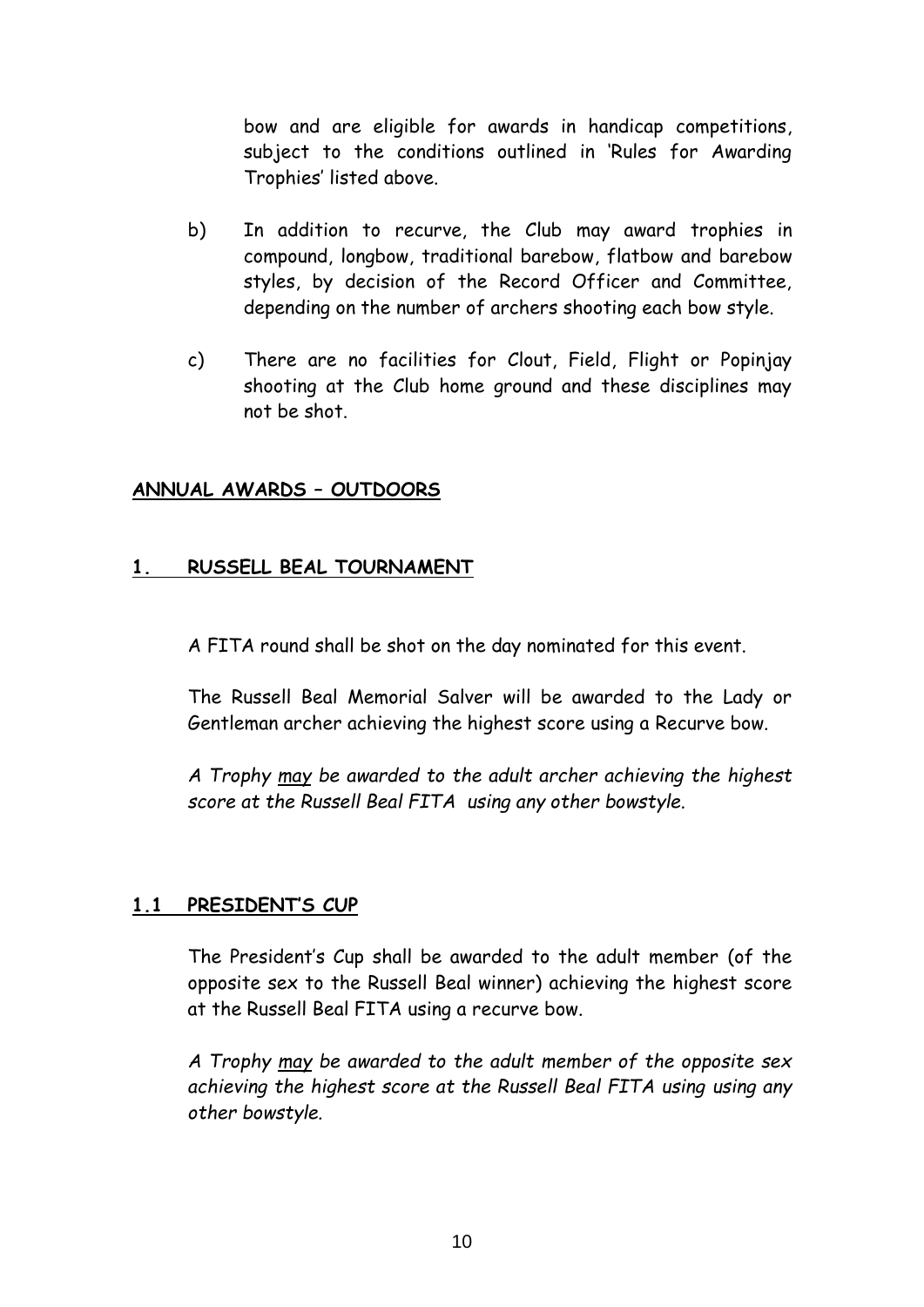# **1.2 JUNIOR SALVER**

The Junior Salver shall be awarded to the junior achieving the highest score at the Russell Beal FITA tournament using a recurve bow. Juniors shall shoot an age-related Metric round.

*A Trophy may be awarded to the junior achieving the highest score at the Russell Beal FITA using any other bowstyle.*

# **1.3. PAC LONG METRIC SHIELDS (SENIOR half day competition)**

Awarded to the Lady or Gentleman achieving the highest score for a Long Metric round in each of these categories on the nominated day:

- Bowman/1st Class Long Metric II or above
- $\bullet$   $\,$  2 $^{\rm nd}/3^{\rm rd}$  Class Long Metric III or above
- Unclassified and Novice Long Metric IV or above

Awards will be made for Recurve, Compound, Barebow and Longbow if at least two archers shoot in each bow style.

# **1.4 PAC LONG METRIC SHIELDS (JUNIOR half day competition)**

Awarded to the Junior Gentleman or Lady achieving the highest score for a Long Metric round in each of these categories on the nominated day

- Junior Bowman/1<sup>st</sup> class Long Metric III or above
- 2<sup>nd</sup>/3<sup>rd</sup> Class Long Metric IV or above
- Unclassified/beginner Long Metric V or above

Awards may be made for any other style of bow if at least two archers shoot in that bow style.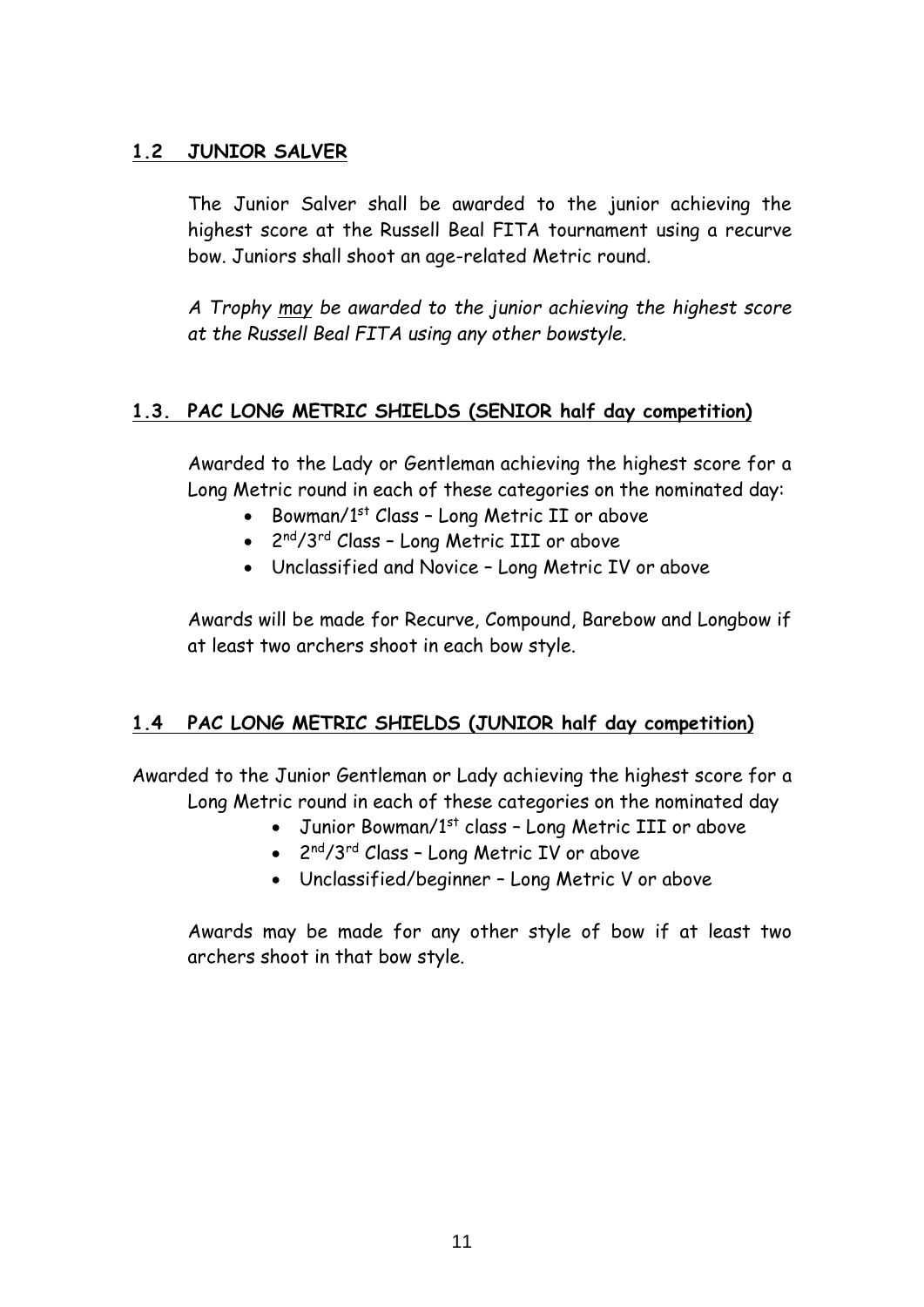#### **2. CUMULATIVE AWARDS**

#### **2.1 FLINTON HORN**

The Flinton Horn is awarded to the Lady, Gentleman or Junior archer who accumulates the most points in not more than SEVEN of the Club starred rounds.

At each starred round, points are awarded to the Lady, Gentleman AND Junior as follows:

| a) 2 for Attendance    | b) 2 for Best Gold  |
|------------------------|---------------------|
| c) 1 for Highest Score | d) 1 for Most Golds |
| e) 1 for Most Hits     |                     |

A member may only be awarded **a)** plus ONE of the other awards, in the order shown above.

#### **2.2 SUMMER LADDER TROPHY**

Awarded to the Lady. Gentleman OR Junior achieving the OVERALL highest handicap adjusted aggregate score for not more than SEVEN starred rounds during the year.

# **2.3 PAC ARCHER OF THE YEAR**

Awarded to the Lady or Gentleman AND the Junior who completes the most Target Day shoots in the Summer Season April 1st-Club Championships inclusive.

#### **ANNUAL AWARDS- OUTDOORS**

#### **HANDICAP AWARDS**

#### **1. GNAS HANDICAP IMPROVEMENT MEDAL**

See current GNAS Rules For Shooting. Recipient must have been a member of PAC for one year prior to the year of the award.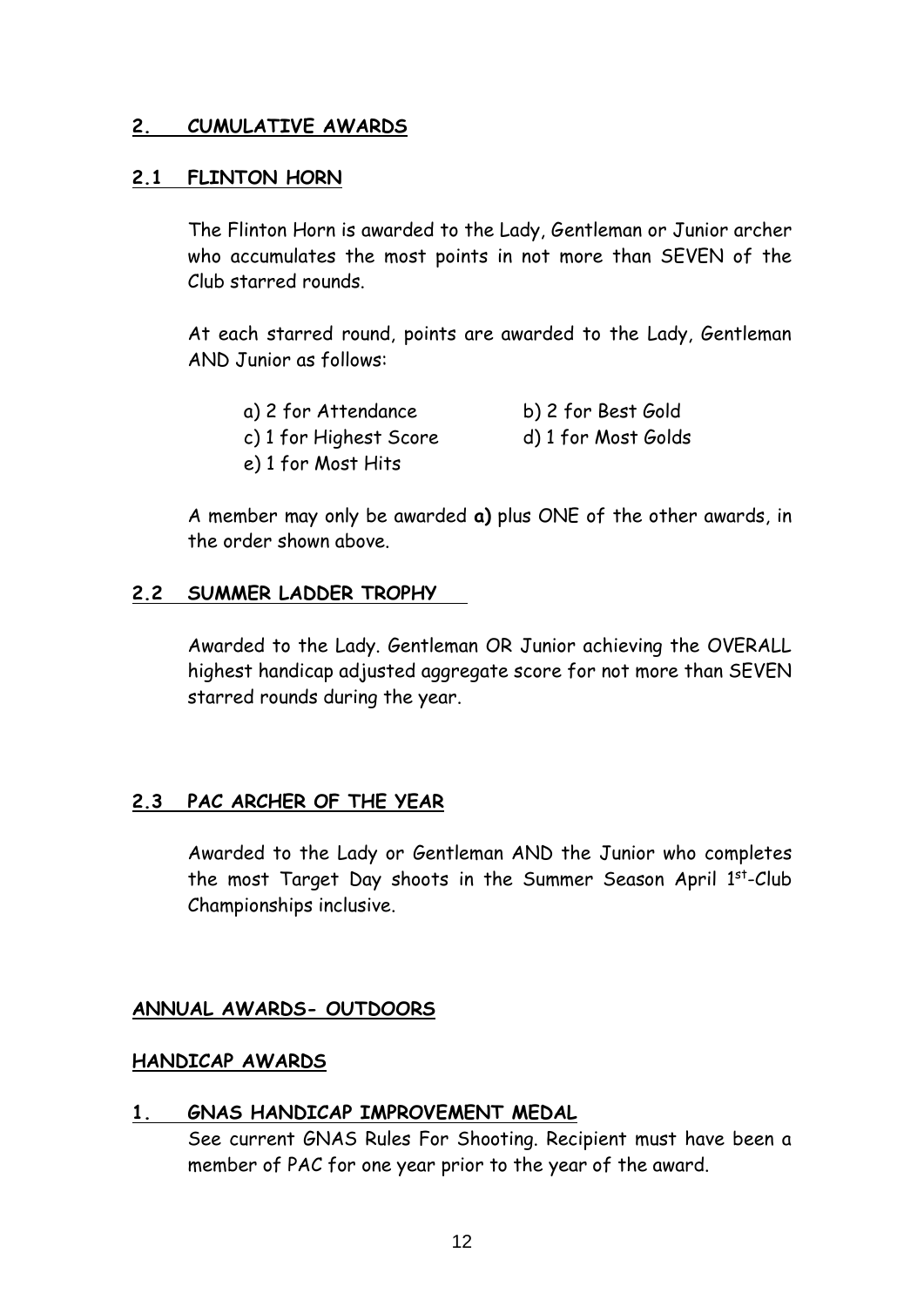# **2. VICE PRESIDENTS' CUP**

Awarded to the Lady OR Gentleman who achieves the greatest reduction in handicap during the outdoor season.

*The following awards are subject to the Rules for Awarding Trophies (p8):*

# **3. JENKINS TROPHIES**

Awarded to the Lady AND the Gentleman achieving the highest handicap-adjusted score for a FITA round on the nominated day.

# **4. DIANA TROPHIES**

Awarded to the Junior Gentleman AND the Junior Lady achieving the highest handicap-adjusted score for a METRIC round shot on the Jenkins Trophy day.

# **5. DG QUICK ANNUAL WESTERN TROPHY**

Awarded to the Lady, Gentleman OR Junior achieving the highest handicap-adjusted score for the Western Round on the nominated day. Juniors shoot an age-related distance.

# **6. THE PAT CLOVER MEMORIAL SALVER**

Awarded to the Lady, Gentleman OR Junior shooting the highest handicap-adjusted score for a PORTSDOWN round on the nominated day.

# **7. JENNIS TROPHY (half day trophy shoot)**

Awarded to the Lady, Gentleman OR Junior achieving the highest handicap-adjusted score for a National round.

Archers competing may if they wish elect to shoot a distance shorter than their assigned: Gentlemen may shoot a New OR Long National; Ladies may shoot a National OR Short National; Juniors may shoot the distance assigned for their age group OR one distance shorter.

*The following trophies are awarded using keepsake trophies only:*

# **8.1 PAC OUTDOOR STAFFORD TROPHY (half day trophy shoot)**

Awarded to the Lady or Gentleman achieving the highest handicapadjusted score for a Stafford round shot outdoors during the summer season. Outdoor handicap rating will be used.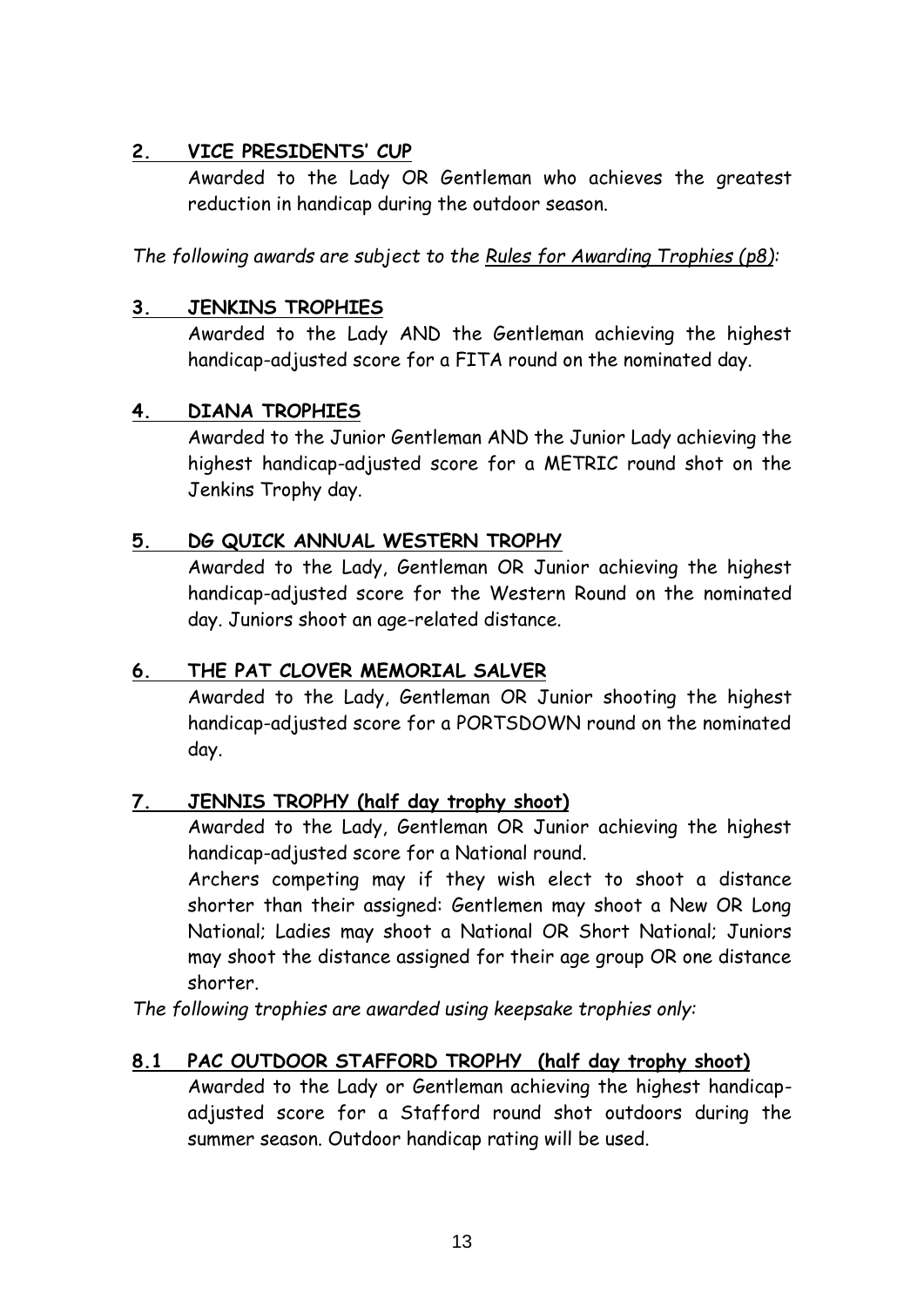# **8.2 PAC JUNIOR OUTDOOR STAFFORD TROPHY**

Awarded to the Junior Lady or Gentleman achieving the highest handicap-adjusted score for a Stafford round shot outdoors during the summer season. Outdoor handicap rating will be used.

# **MONTHLY AWARDS – OUTDOORS** BASED ON HANDICAP

# **1. MONTHLY ALBION MEDAL**

Awarded to the Lady OR Gentleman achieving the highest handicapadjusted score at the monthly Albion shoot.

*Note: An adult may win this award only once in each season.* 

# **2. MONTHLY WINDSOR MEDAL**

Awarded to the Junior Lady OR Gentleman achieving the highest handicap-adjusted score for a Windsor round at the monthly Albion shoot.

*Note: A junior may win this award only once in each season.* 

# **ANNUAL AWARDS**

# **CLUB CHAMPIONSHIPS – OUTDOORS**

*Archers participating in the Club Championships take priority on this day and other rounds may only be shot if there is sufficient target space. The President or the Chairman shall appoint a Lord or Lady Paramount for the day.* 

# **1. ROUNDS TO BE SHOT**

*The round to be shot will alternate between a GNAS Imperial Round and a GNAS Metric round.*

# *Even dated years: Ladies – Hereford Gentlemen - York*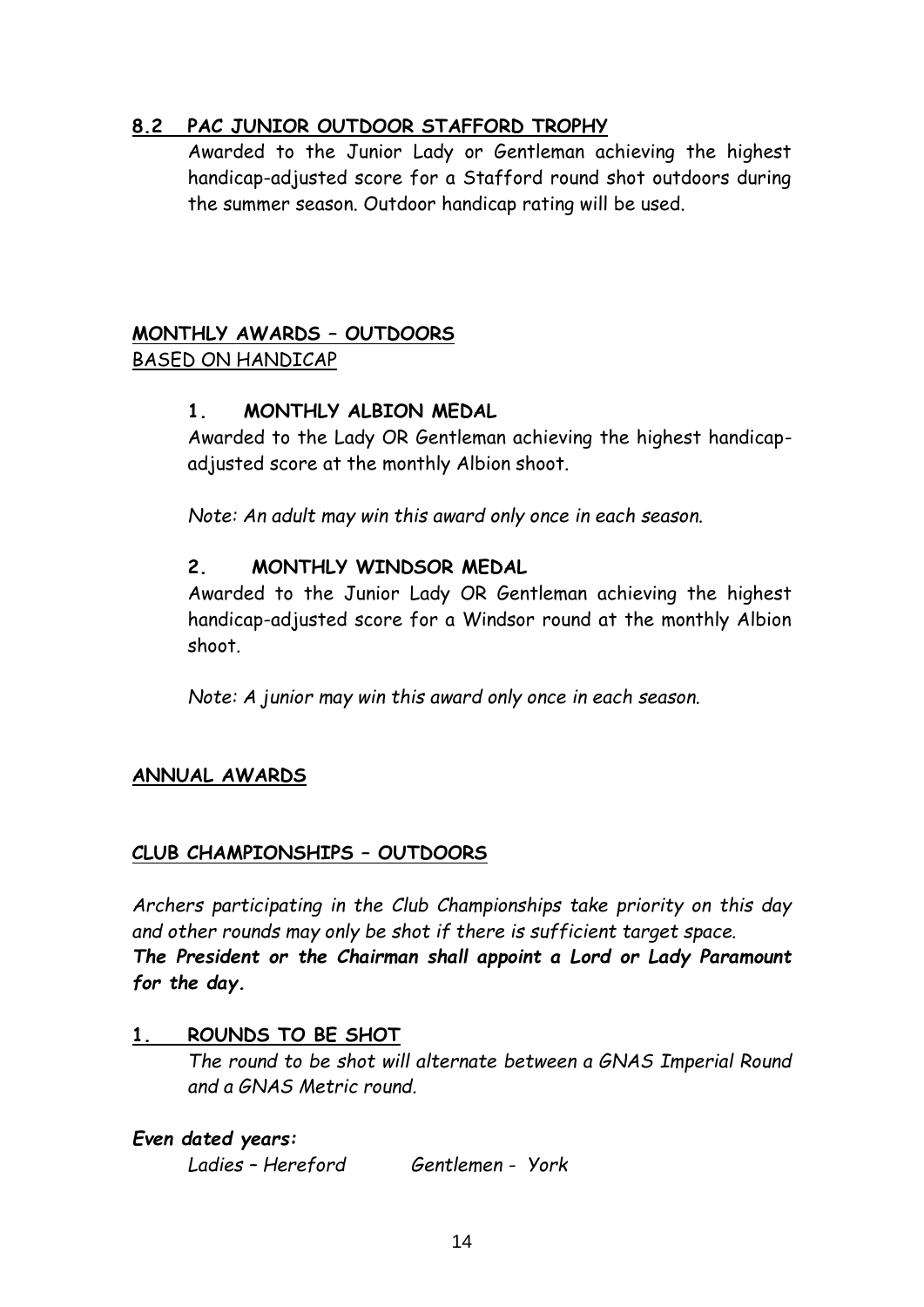*Juniors: Bristol Round by age group according to GNAS Rules of Shooting*

# *Odd dated years:*

*Ladies – Metric I Gentlemen – Gents FITA Juniors: Metric I, II, III, IV or V by age group according to GNAS Rules of Shooting.*

Awards are made for the highest score, unless specified as a handicap award.

#### **2. HANDICAPS**

- a) Archers must have a handicap to be eligible for a handicap trophy.
- b) The Jubilee Cup, Barnard Trophy and Overs Trophy are awards based on ACTUAL handicap and therefore not applicable to archers without a handicap.
- c) Handicap medals in each class are awarded only to placed but otherwise unrewarded archers.

# **AWARDS**

- **1.1** YORK/GENTS FITA ROUND **– THE FISHER CUP**
	- a) Champion Recurve Gent
	- $b)$  $2<sup>nd</sup>$  place- Colbourne Trophy
	- $c)$  $3<sup>rd</sup>$  place - Bronze medal

**Champions may be acknowledged in other bowstyles if there is sufficient competition in each style, i.e. at least 3 archers.**

#### **1.5 GENTS HANDICAP AWARDS**

Awarded to the highest unrewarded handicap adjusted score in each of these categories:

| MB, Bowman or $1st$ Class ) |              |
|-----------------------------|--------------|
| 2 <sup>nd</sup> Class       | Silver medal |
| 3 <sup>rd</sup> Class       |              |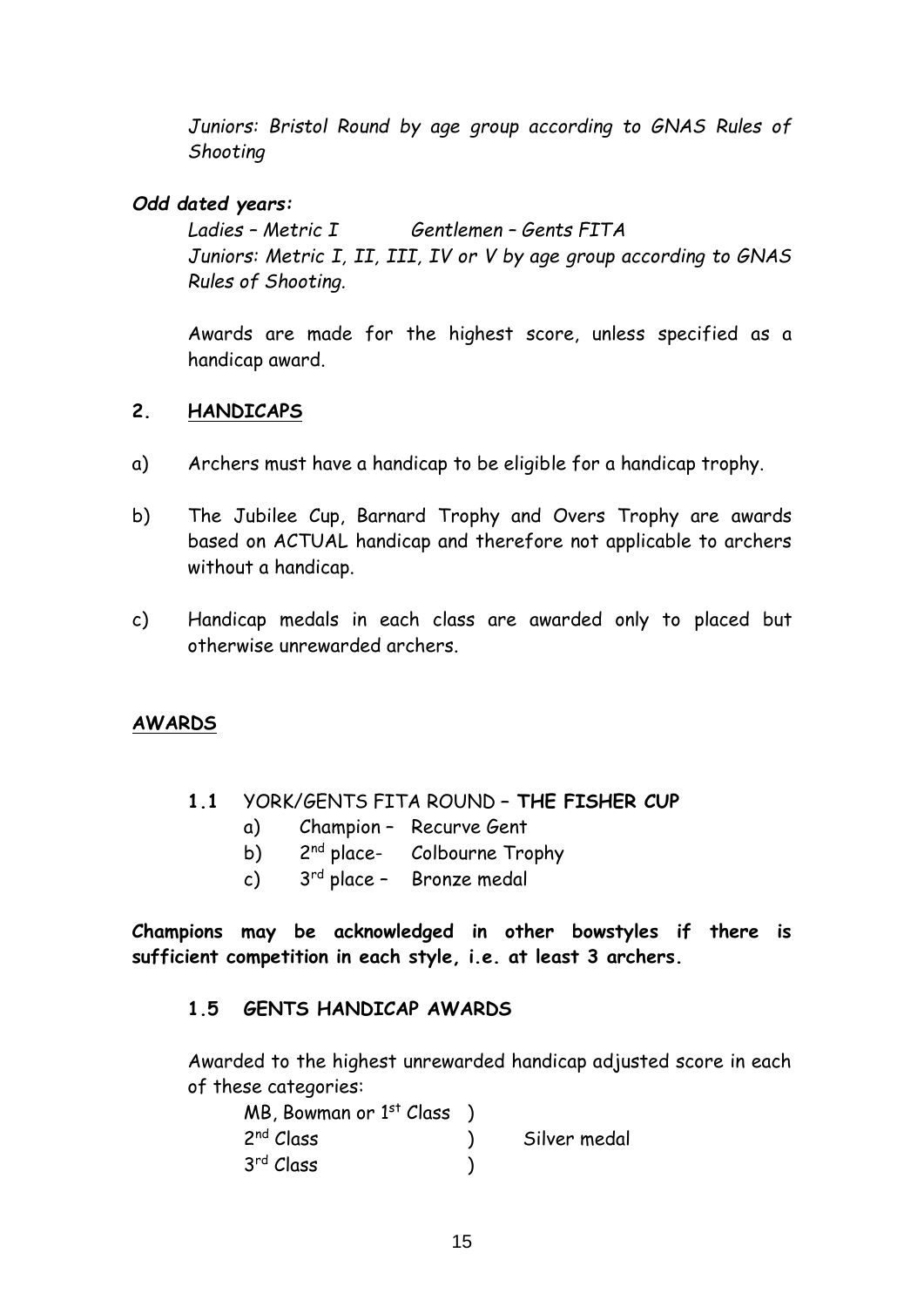#### **2.1 HEREFORD/ METRIC I ROUND – THE GRIFFITHS CUP**

- 
- a) Lady Champion Recurve Lady<br>b) 2<sup>nd</sup> Place- Jeffery Shiel  $b)$ <sup>nd</sup> Place- Jeffery Shield
- $c)$ <sup>rd</sup> Place Bronze Medal

**Champions may be acknowledged in other bowstyles if there is sufficient competition in each style, i.e. at least 3 archers.**

#### **2.2 LADIES HANDICAP AWARDS**

Awarded to the highest unrewarded handicap adjusted score in each of these categories:

| MB, Bowman or $1st$ Class $)$ |              |
|-------------------------------|--------------|
| 2 <sup>nd</sup> Class         | Silver medal |
| 3 <sup>rd</sup> Class         |              |

# **3.1 BRISTOL/ METRIC ROUNDS - THE BANYON GOBLETS**

| a) Junior Champion Boy | a) Junior Champion Girl |
|------------------------|-------------------------|
|------------------------|-------------------------|

- b) 2nd highest unrewarded score boy/girl silver medal
- c) 3rd highest unrewarded score boy/girl bronze medal

**Champions may be acknowledged in other bowstyles if there is sufficient competition in each style, i.e. at least 3 archers.**

#### **3.5 JUNIOR HANDICAP AWARDS**

Awarded to the junior with the highest unrewarded handicap adjusted score in each of these categories:

| MB, Bowman or $1st$ Class ) |              |
|-----------------------------|--------------|
| 2 <sup>nd</sup> Class       | Silver medal |
| 3 <sup>rd</sup> Class       |              |

#### **4. PAMBER FOREST CUP**

Awarded to the Lady OR Gentleman achieving the highest handicap adjusted score at the Club Championships. The Gent and Lady Champion are not eligible for this trophy.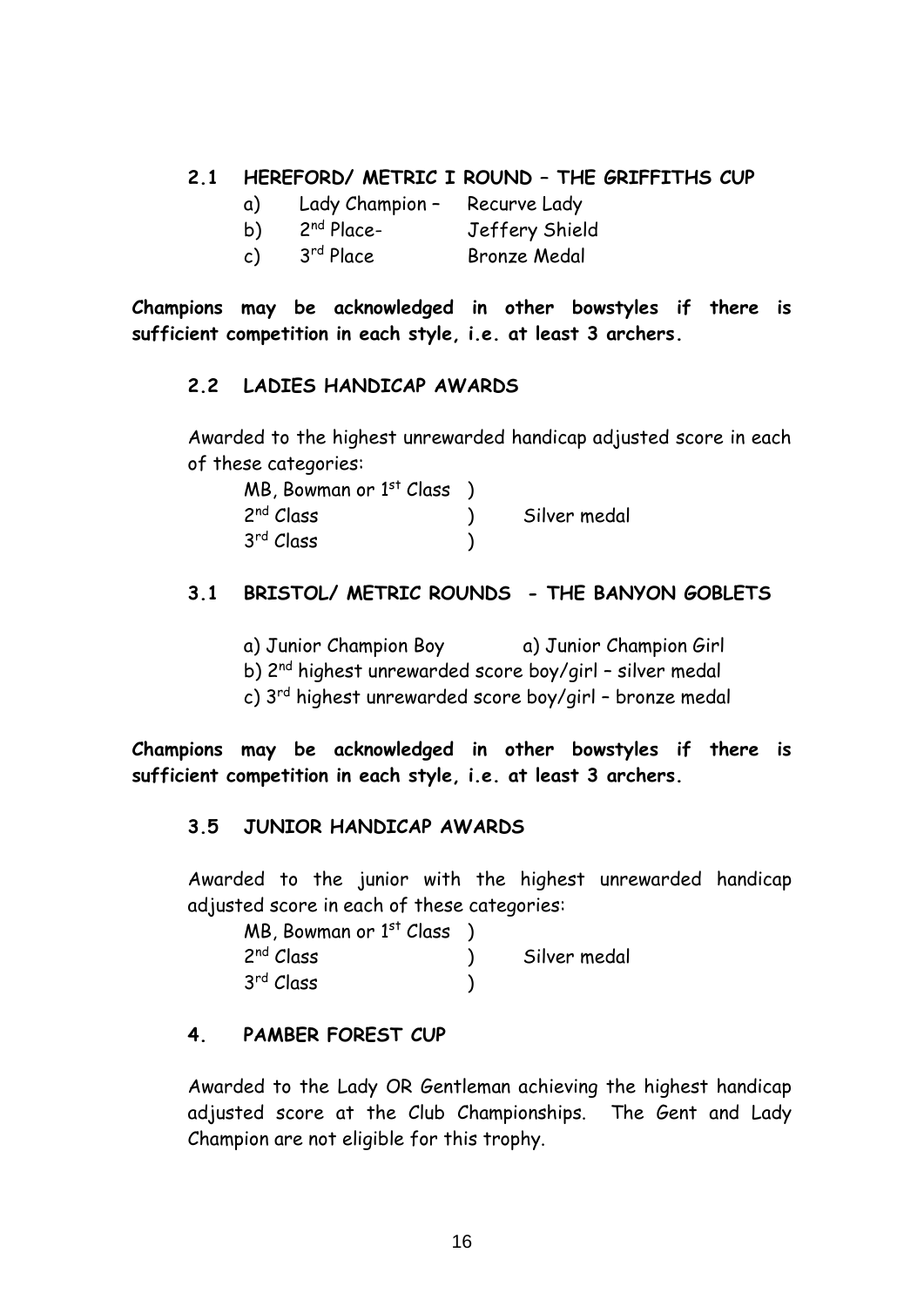# **5. JUBILEE CUP**

Awarded to the Lady OR Gentleman shooting nearest to their handicap at the Championships.

# **6. PORTSDOWN CHALLENGE TROPHIES**

a) Awarded to the Lady, Gentleman OR Junior shooting the Best Gold in each bowstyle, as long as there is more than one archer shooting that style.

# **7. BARNARD TROPHY**

Awarded to the Junior scoring lowering own handicap by the most points on the day.

#### **8. THE OVERS TROPHY**

Awarded to the Junior scoring nearest to own handicap on the day.

# **10.1 PERPETUAL PARTNERS - ROLLING PIN**

Awarded to the family couple with the highest combined score in any combination of bowstyles.

# **10.2 PERPETUAL PARTNERS – HANDICAP TROPHY**

Awarded to the family couple with the highest combined handicap adjusted scores using any combination of bowstyles.

#### **10.3 SOLO AWARDS (One SENIOR, one JUNIOR)**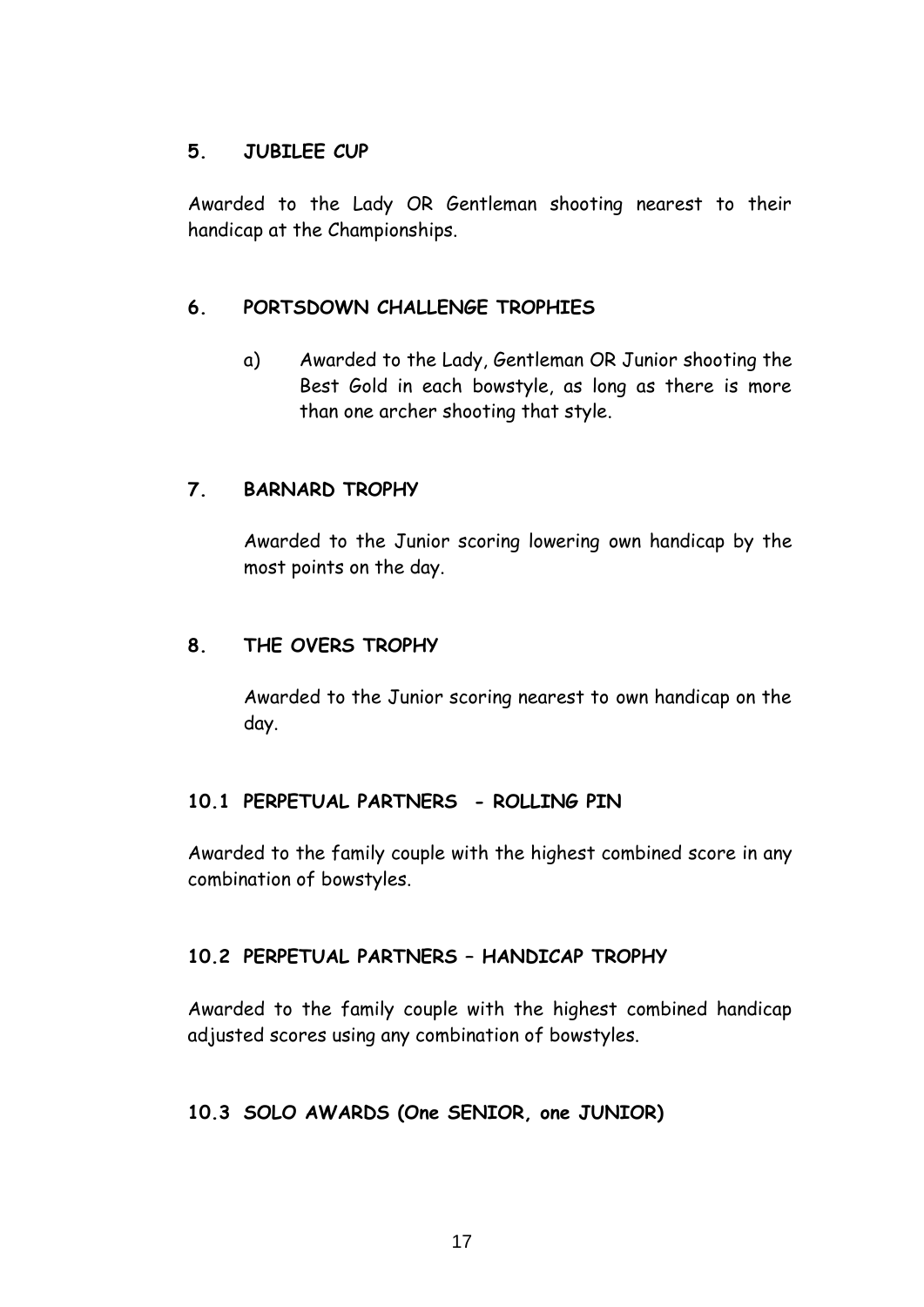Awarded to the archer who has to shoot alone in a bowstyle due to lack of competitors. Awarded on highest handicap adjusted score against any other 'shortage' bowstyles, or at the Lord/Lady Paramount's discretion.

# **10.4 LORD/LADY PARAMOUNT'S AWARD**

Awarded to an archer who is unable to shoot the designated round but who shoots a full day at a shorter distance. The award will be made on highest handicap adjusted score.

# **CLUB CHAMPIONSHIPS – INDOORS**

*The round shot, at the Club's agreed indoor venue, shall be a Portsmouth round. In the event that there are more eligible archers than the venue can hold, the Championships shall be shot on two dates and the awards presented at the next viable home ground shoot.*

# **1.1 GLASGOW JUBILEE CUP**

Awarded to the Gentleman achieving the highest score at the Indoor Championships using a Recurve bow.

# **1.2 HUSSEY CUP - LADIES**

Awarded to the Lady achieving the highest score using a Recurve bow.

# **1.3 JUNIOR HUSSEY CUP**

Awarded to the Junior achieving the highest score using a Recurve bow.

#### **1.4 COMPOUND TROPHY**

Awarded to the Lady or Gentleman achieving the highest score using a compound bow.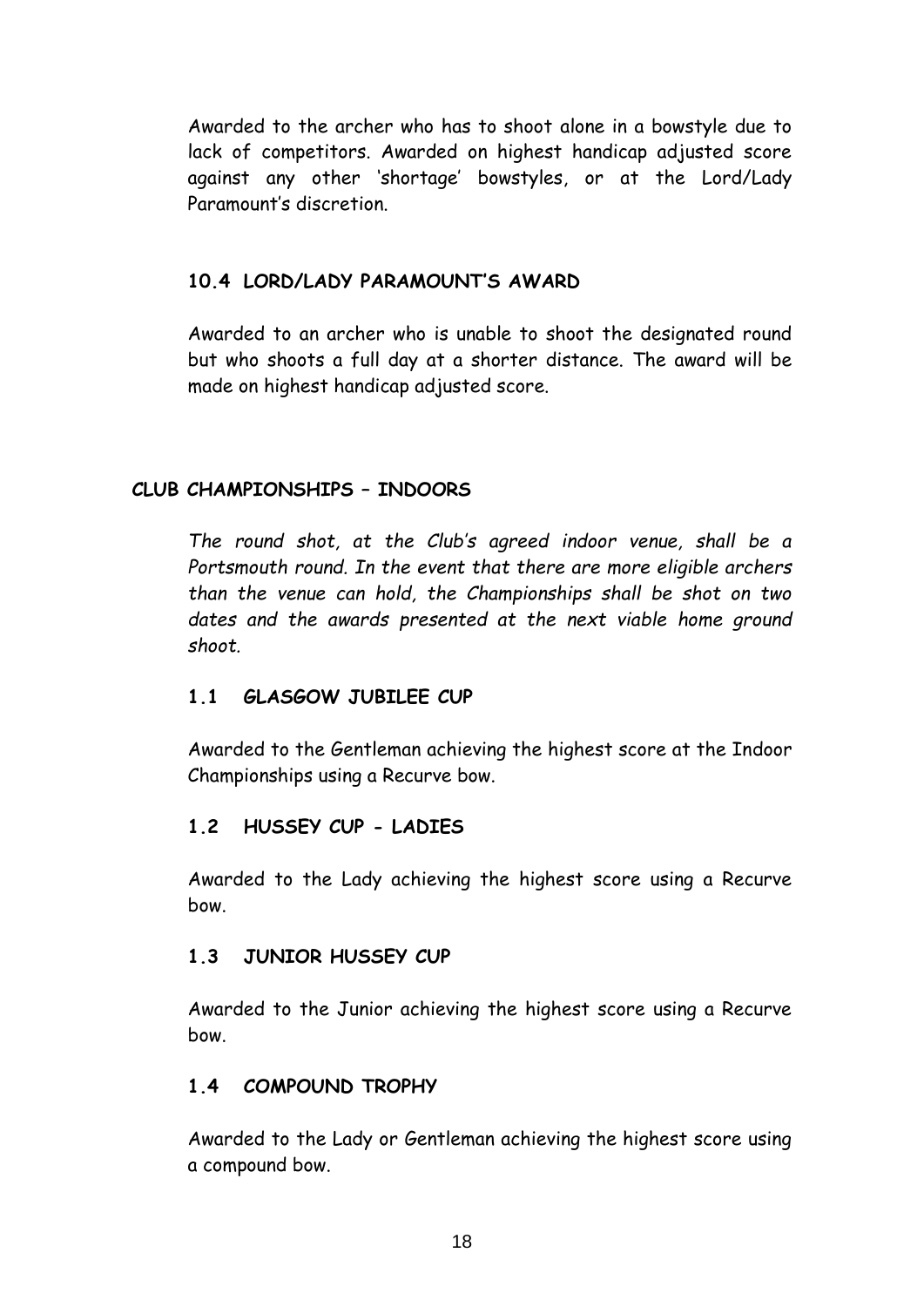#### **1.5 LONGBOW TROPHY**

Awarded to the Lady or Gentleman achieving the highest score using a longbow.

# **1.6 BAREBOW TROPHY**

Awarded to the Lady or Gentleman achieving the highest score using any form of barebow – recurve, traditional or flatbow.

# **1.7 PERSONAL BEST TROPHY**

Awarded for the greatest improvement in handicap at the Championships.

# **1.8 BOTTOMS UP TROPHY**

Awarded to the archer shooting nearest to their handicap at the Championships.

# **1.9 FULTON SHIELD**

.

Shall be awarded to the archer with the highest total handicap adjusted score over the **6 designated Fulton Days** in the winter indoor season

#### **CLUBHOUSE AND STORE**

Facilities are provided for members to improve their shooting and to help maintain their equipment.

New members may borrow Club bows and arrows at the Committee's discretion*,* until they are able to purchase their own. Beginners will need to demonstrate that they are able consistently to hit the target at 20 yards before they are permitted to shoot indoors; they must then use their own equipment, not PAC's.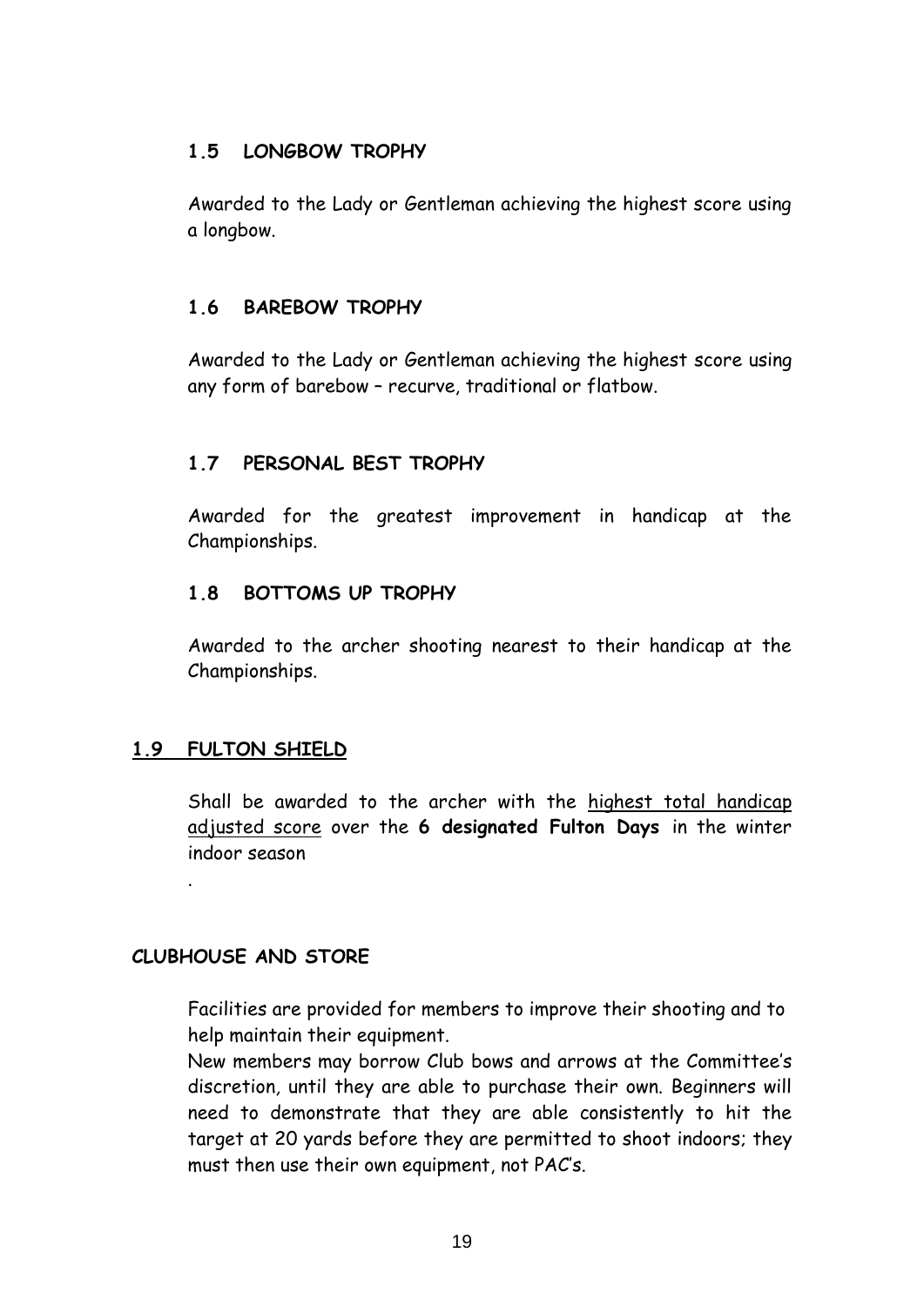It is the members' responsibility to ensure that all Club equipment is returned to its appropriate place and safely locked away.

Members may not keep personal archery equipment in the Club store on a permanent basis.

# **1.1 KEYS**

Members may obtain a home ground key from the Committee provided that they:

- are senior members (juniors may not have keys).
- have demonstrated their competence regularly at Club target days.
- have been a Club member for at least 3 months.
- are approved as responsible for Club security by the Committee.
- pay a refundable deposit against return of their keys to the Club.

# **1.2 EQUIPMENT**

Members may use Club equipment outdoors, provided that it is cared for and stored safely. This includes foam and straw bosses, stands and all associated hardware. Club bows and arrows can be available for a limited time, at the Committee's discretion.

Members should refer to the Field Captain, Equipment Officer or Committee members for training in how to set up, take down and ensure the security of Club equipment.

# **1.3 FACILITIES**

The Club provides facilities for making hot drinks and temporary storage of refreshments. There are also toilets at the Clubhouse.

Members are responsible for ensuring that the Clubhouse remains a tidy and hygienic place.

- All crockery and cutlery must be cleaned and put away.
- No food must be left in the Clubhouse between target days.